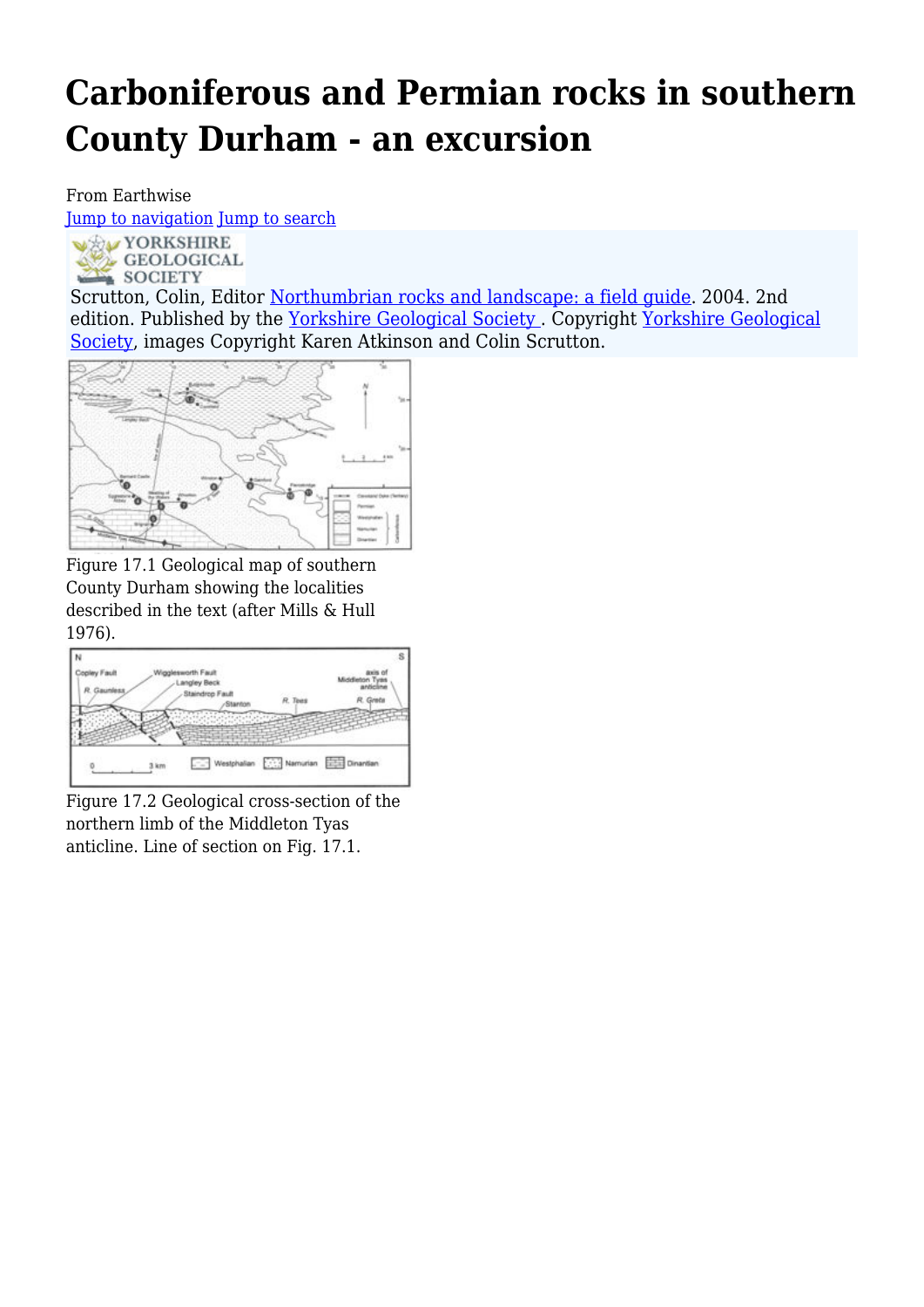

Figure 17.3 Succession of Carboniferous Limestone cyclothems between Barnard Castle and Piercebridge, indicating sections exposed at each locality.

By **Trevor Morse** University of Durham and **Denys Smith** GEOPERM & University of Durham.

#### $\overline{\phantom{a}}$

# **Contents**

- [1](#page--1-0) [Purpose](#page--1-0)
- [2](#page--1-0) [Logistics](#page--1-0)
- [3](#page--1-0) [Maps](#page--1-0)
- [4](#page--1-0) [Geological background](#page--1-0)
- [5](#page--1-0) [Excursion details](#page--1-0)
	- [5.1](#Locality_1.2C_Butterknowle_.5BNZ_115_255.5D) [Locality 1, Butterknowle \[NZ 115 255\]](#Locality_1.2C_Butterknowle_.5BNZ_115_255.5D)
	- [5.2](#Locality_2_.5BNZ_131_251.5D.E2.80.93.5BNZ_118_255.5D) [Locality 2 \[NZ 131 251\]–\[NZ 118 255\]](#Locality_2_.5BNZ_131_251.5D.E2.80.93.5BNZ_118_255.5D)
	- [5.3](#Locality_3.2C_Barnard_Castle_.5BNZ_053_159.5D.E2.80.93.5BNZ_048_165.5D) [Locality 3, Barnard Castle \[NZ 053 159\]–\[NZ 048 165\]](#Locality_3.2C_Barnard_Castle_.5BNZ_053_159.5D.E2.80.93.5BNZ_048_165.5D)
	- <sup>o</sup> [5.4](#Locality_4.2C_Egglestone_Abbey_.5BNZ_066_149.5D) [Locality 4, Egglestone Abbey \[NZ 066 149\]](#Locality_4.2C_Egglestone_Abbey_.5BNZ_066_149.5D)
	- $\,\circ\,$  [5.5](#Locality_5.2C_Greta_Bridge_and_Brignall_.5BNZ_076_119.5D.E2.80.93.5BNZ_086_132.5D) Locality 5, Greta Bridge and Brignall [NZ 076 119]-[NZ 086 132]
	- [5.6](#Locality_6.2C_.27Meeting_of_the_Waters.27_.5BNZ_085_145.5D) [Locality 6, 'Meeting of the Waters' \[NZ 085 145\]](#Locality_6.2C_.27Meeting_of_the_Waters.27_.5BNZ_085_145.5D)
	- [5.7](#Locality_7.2C_Whorlton_Lido_.5BNZ_108_145.5D.E2.80.93.5BNZ_113_145.5D) [Locality 7, Whorlton Lido \[NZ 108 145\]–\[NZ 113 145\]](#Locality_7.2C_Whorlton_Lido_.5BNZ_108_145.5D.E2.80.93.5BNZ_113_145.5D)
	- [5.8](#Locality_8.2C_Winston_Bridge_.5BNZ_138_158.5D.E2.80.93.5BNZ_143_163.5D) [Locality 8, Winston Bridge \[NZ 138 158\]–\[NZ 143 163\]](#Locality_8.2C_Winston_Bridge_.5BNZ_138_158.5D.E2.80.93.5BNZ_143_163.5D)
	- [5.9](#Locality_9.2C_Gainford_Spa_.5BNZ_162_173.5D) [Locality 9, Gainford Spa \[NZ 162 173\]](#Locality_9.2C_Gainford_Spa_.5BNZ_162_173.5D)
	- o [5.10](#Locality_10.2C_Piercebridge_.5BNZ_2100_1545.5D) [Locality 10, Piercebridge \[NZ 2100 1545\]](#Locality_10.2C_Piercebridge_.5BNZ_2100_1545.5D)
	- <sup>o</sup> [5.11](#Locality_11.2C_old_quarry_at_High_Coniscliffe_.5BNZ_2251_1525.5D) [Locality 11, old quarry at High Coniscliffe \[NZ 2251 1525\]](#Locality_11.2C_old_quarry_at_High_Coniscliffe_.5BNZ_2251_1525.5D)
- [6](#page--1-0) [Glossary](#page--1-0)
- [7](#page--1-0) [Bibliography](#page--1-0)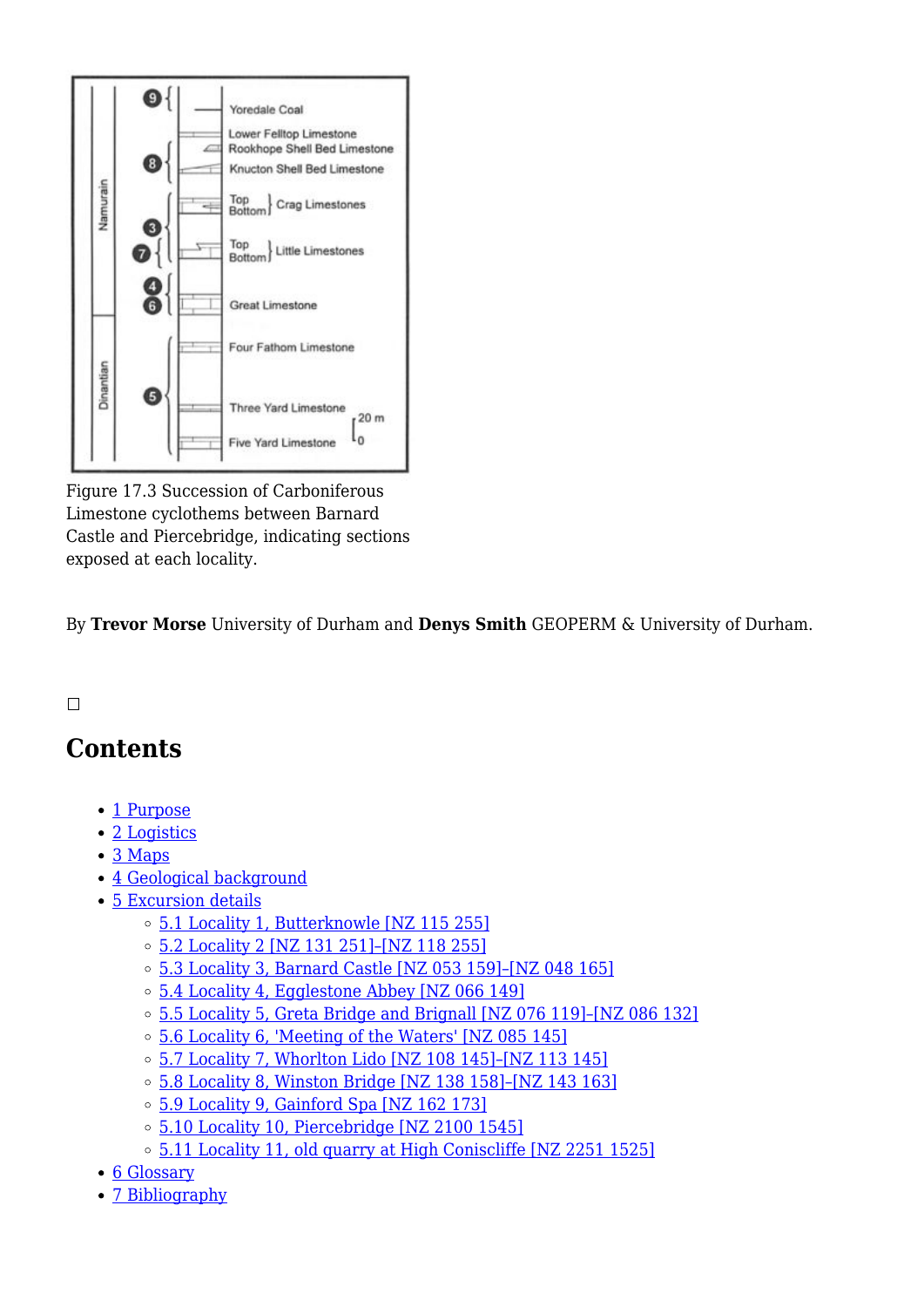# **Purpose**

To examine the Carboniferous and Permian rocks, and the Tertiary Cleveland **Dyke**, of the lower Tees valley and adjoining areas, southern County Durham.

# **Logistics**

This section was compiled in 2006 when the printed guidebook was published. Before visiting this site please ensure you have up-to-date contact and access information.

The complete excursion occupies two days but can be split conveniently into shorter sections. A vehicle is essential because the localities are widely spaced [\(Figure 17.1\)](http://earthwise.bgs.ac.uk/index.php/File:YGS_NORTROCK_FIG_17_1.jpg). Cars can be parked at or near the roadside, and all roads are suitable for small coaches. Localities 1 and 2 involve up to 3 km walking on paths and rough ground in the Butterknowle and Cockfield Fell area. Localities 3–10 entail a total of up to 10 km walking along riverside paths of the Tees and Greta between Barnard Castle and Piercebridge, finishing at a quarry at High Coniscliffe (Locality 11). The excursion has been ordered for convenience of travel but could be rearranged in geological sequence to finish with Localities 1, 2, 10 and 11 [\(Figure 17.3\)](http://earthwise.bgs.ac.uk/index.php/File:YGS_NORTROCK_FIG_17_3.jpg). It would be best undertaken in early spring, when vegetation least masks outcrops and views.

Barnard Castle has pubs, public toilets, shops, restaurants and buildings of historical interest. Most of the other localities are near to villages with pubs and shops.

*Note:* If the Rivers Tees and Greta are in flood, this excursion should not be attempted.

# **Maps**

O.S. 1:25 000 sheets NZ 02/12 Woodland & West Auckland, NZ 01/11 Barnard Castle & Gainford, NZ 21/31 Darlington; O.S. 1:50 000 sheets 92 Barnard Castle, 93 Middlesbrough & Darlington; B.G.S. 1:63 360 Sheet 32 Barnard Castle (solid and drift editions).

# **Geological background**

The area is dominated by the Carboniferous rocks on the northern flank of the broad, open Middleton Tyas **Anticline**, an east–west striking **Variscan** structure [\(Figure 17.2\)](http://earthwise.bgs.ac.uk/index.php/File:YGS_NORTROCK_FIG_17_2.jpg) within the Stainmore Trough. The major subdivisions of the Carboniferous form three distinct east–west belts across the excursion area, generally **dipping** and younging towards the north [\(Figure 17.1\)](http://earthwise.bgs.ac.uk/index.php/File:YGS_NORTROCK_FIG_17_1.jpg). Dinantian rocks occupy the core of the anticline south of the River Tees (Barnard Castle to Piercebridge), the Namurian a central area from the River Tees to the north side of Langleydale, and the coal-bearing Westphalian rocks in the north form the southern edge of the Durham coalfield.

The Carboniferous succession is dominated by numerous repetitions of lithological sequences, called **cyclothems**, which change in character from dominantly marine in the Dinantian to fluvio**lacustrine** in the Westphalian. This cyclicity reflects **eustatic** rise and fall of sea level, probably driven by an extended period of glaciation in polar regions, locally modified by **tectonic** and sedimentological effects. Dinantian **lithologies** are characterized by thick marine limestones, shales and sandstones, so called **Yoredale** cyclothems. During the Namurian, fluvial systems **prograded** from the northeast and east, resulting in the increasing dominance of medium to coarsegrained, usually **cross-bedded** sandstones. By Westphalian times, a vast floodplain had developed, with deltaic complexes building out into lakes and frequent episodes of soil formation with the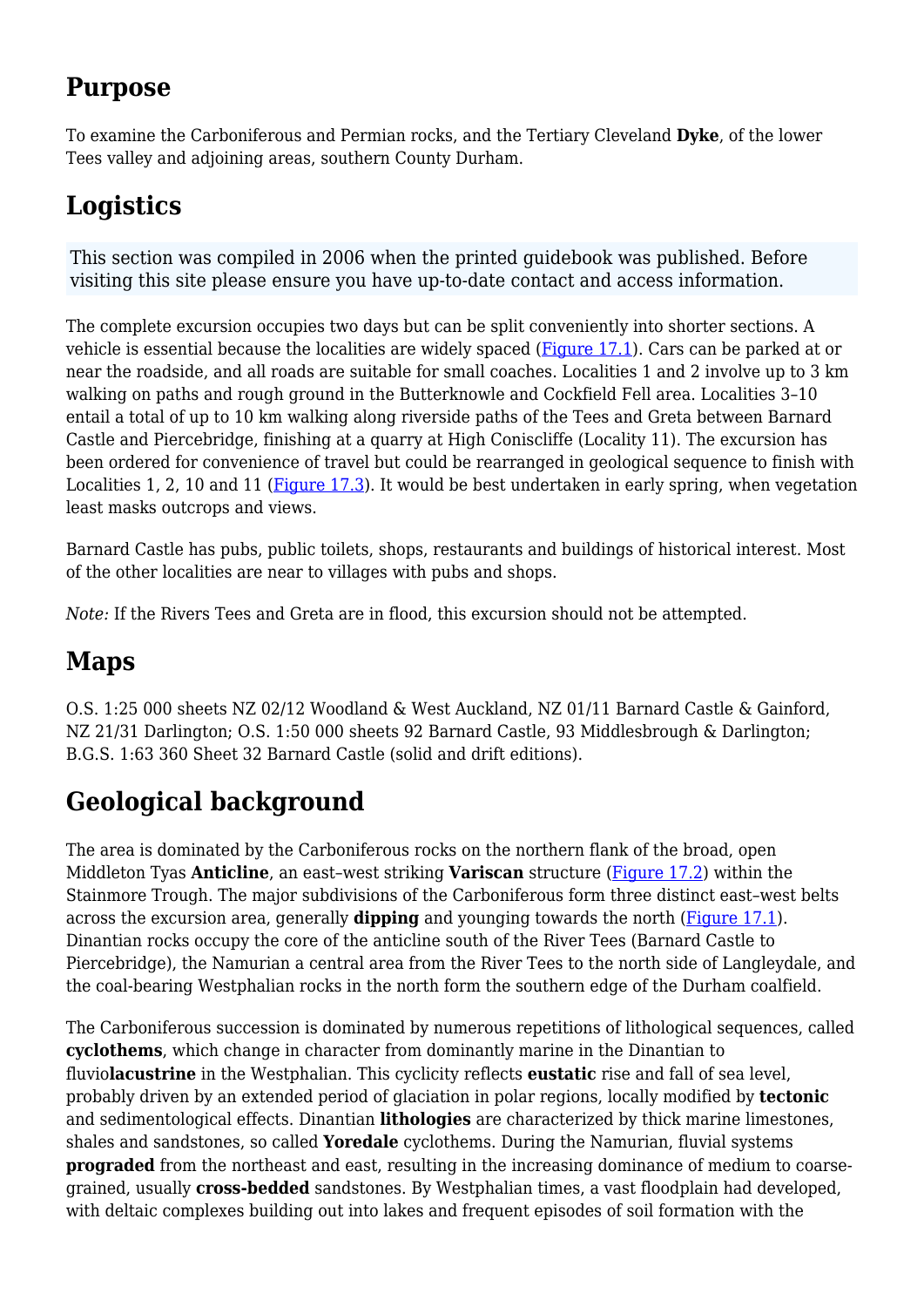development of a rich, tropical vegetation. These Coal Measures cycles consist of inter-distributary sands, silts and muds with well developed **seatearths** and coals, cut by medium-grained channel sandstones. Marine influence is limited to occasional thin bands of shales with marine fossils.

Following the Variscan Orogeny and a prolonged period of late Carboniferous and early Permian erosion, the Permian sequence, now dipping gently eastwards, **unconformably oversteps** successively lower units of the Carboniferous to the south. The fine-grained **dolostone** of the late Permian Raisby Formation (formerly the Lower Magnesian Limestone) is succeeded by the **oolitic** dolostone of the Ford Formation (formerly the Middle Magnesian Limestone). Younger Permian and Mesozoic rocks lie beyond the eastern margin of the area. During the early Tertiary the **tholeiitic** Cleveland Dyke, the most southerly representative of the Mull dyke swarm, was intruded into the country rock.

Apart from the exposures in the banks of the Tees and Greta, the southern part of County Durham has few good continuous sections. This is due to a variably thick covering of glacial deposits left by the most recent, late Devensian, ice advance. Resistant rock types form features in the landscape that rarely project through this mantle of **drift**.

# **Excursion details**

### **Locality 1, Butterknowle [NZ 115 255]**

Park on the B6282 at the south side of the bridge, then follow the track along the River Guanless downstream to where it bends sharply to the north. Continue straight on into the linear quarry which worked the Cleveland Dyke, here 10 m wide, for roadstone. Note the method of quarrying whereby 0.5 m of the dyke rock was left as a retaining wall on each side to prevent the collapse of the Westphalian country rock into the workings. Where the retaining wall has fallen away, weak contact **metamorphism** can be seen, the effect most pronounced in fine-grained lithologies. The dyke is a **porphyritic** tholeiitic dolerite with a microcrystalline ground-mass and plagioclase **feldspar phenocrysts**; vesicles are also present. It is a typically massive, hard, dark grey to bluishgrey rock when fresh, but tends to darken when weathered and is easily distinguished from the country rock. The pattern of **joints** is rather irregular but appears to be sub-horizontal columnar jointing at the quarry face [NZ 118 253].

On Cockfield Fell [NZ 122 251] the dyke is 22 m wide, but entry to the workings is not possible there.

# **Locality 2 [NZ 131 251]–[NZ 118 255]**

From the quarry by the River Guanless, cross rough ground to the south to the dismantled Bishop Auckland to Tebay railway, which crosses Cockfield Fell, and follow its course eastwards until it crosses the river. Upstream along the south bank, several exposures of Westphalian sediments, between the Brockwell and Busty coal seams, can be seen. There is evidence of past coal mining activity, with many spoil heaps, and on the opposite bank, a dismantled railway (West Auckland to Butterknowle) which served the mines of the area. These mines were worked by pillar and stall. The coal in the pillars is now being removed by opencast mining throughout the area. Siltstones overlying a ripple cross-bedded sandstone crop out at [NZ 126 253], a cross-bedded sandstone at [NZ 121 255], and shales dipping 5° to the northwest at [NZ 118 255].

Return to the vehicle, drive south through Cockfield and take the A688 via Staindrop to Barnard Castle.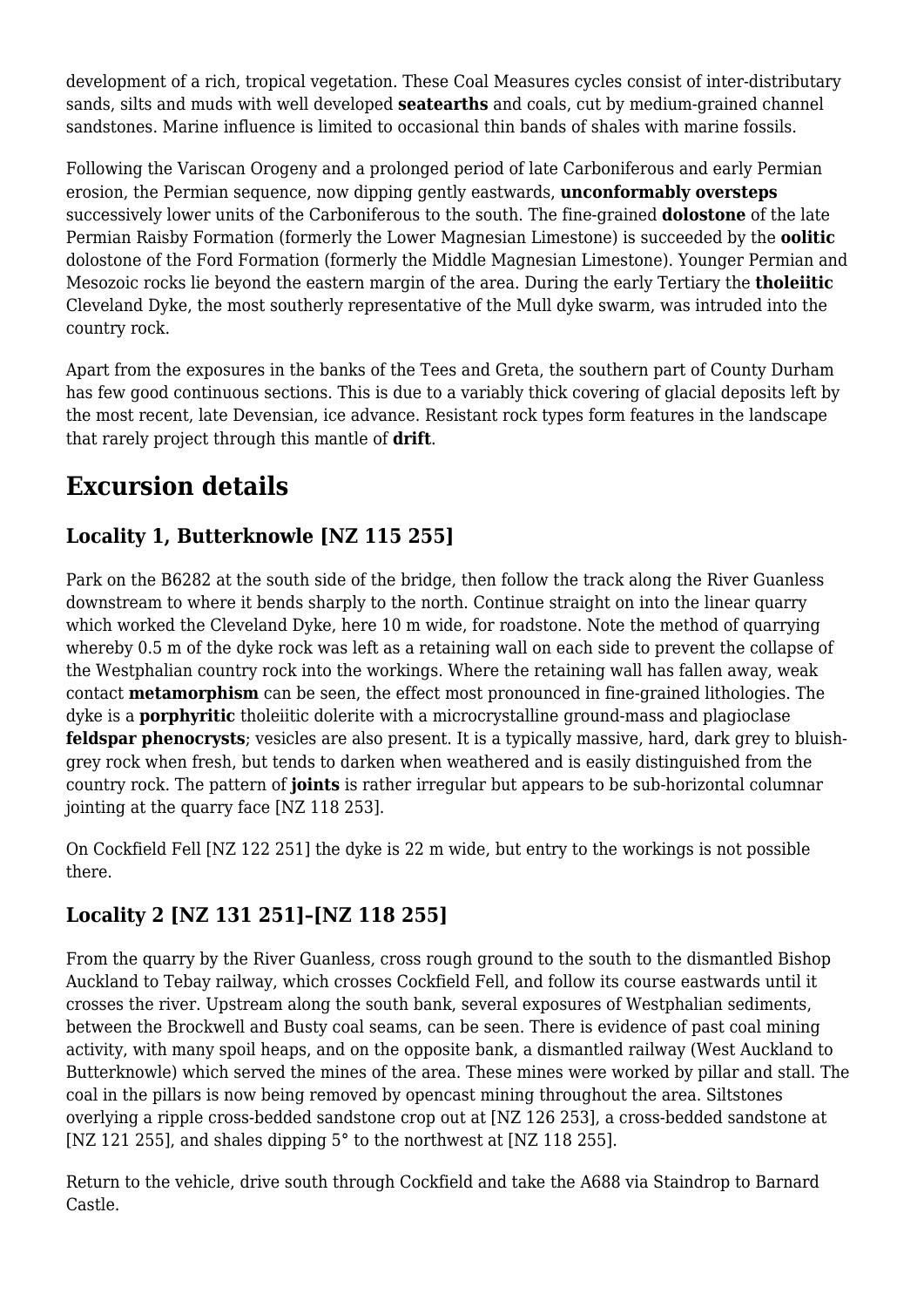# **Locality 3, Barnard Castle [NZ 053 159]–[NZ 048 165]**

There is ample free car parking on the Demesnes [NZ 052 161], on the north bank of the River Tees. From the footpath on the south bank, reach the riverside near the mill where a traverse through Yoredale cycles of the early Namurian can be examined ([Figure 17.3](http://earthwise.bgs.ac.uk/index.php/File:YGS_NORTROCK_FIG_17_3.jpg)). The waterfall at the mill is formed by the dark-grey, thin-beddded, fine-grained Bottom Little Limestone (2.5 m) dipping 10° north. The 9 m shale with limestone ribs between the Bottom and Top Little Limestones is exposed between Demesnes and Thorngate Mills. Cross the footbridge to where the Top Little Limestone (5 m) can be seen on the north bank upstream of Thorngate Wynd [NZ 048 161] forming a natural ledge across the River Tees. The overlying shale (6 m), which is poorly exposed, is capped by the Ten Fathom Grit (9 m) and can be seen under the County Bridge. This is succeeded by the Bottom (11 m) and Top (7 m) Crag Limestones with intervening shales; the castle stands on this sequence.

Return to the vehicle and from the market cross in Barnard Castle, take the minor road towards Whorlton, turning off to Egglestone Abbey.

### **Locality 4, Egglestone Abbey [NZ 066 149]**

Park just before the Abbey Bridge under which the River Tees has cut a gorge in the grey, massively bedded, **bioclastic** Great Limestone which marks the base of the Namurian. Upstream, the soft overlying beds are covered until, on the northern side and set back from the river bank, the White Hazle Sandstone forms a cliff. The overlying Bottom Little Limestone is not seen. The siltstones, shales and thin Coal Sills sandstones between the Great Limestone and the White Hazle Sandstone are exposed further upstream in the northern bank of the river.

Drive onto the A66, turn left then first right to Greta Bridge.

### **Locality 5, Greta Bridge and Brignall [NZ 076 119]–[NZ 086 132]**

There is parking between the bridge and the Morritt Arms. Follow the River Greta upstream on the west bank to an exposure of the Five Yard Limestone [NZ 076 119], the lowest limestone seen in the western half of the Middleton Tyas Anticline. It is a grey, fine-grained, bioclastic limestone with a fauna of **crinoid** stems, **corals** and **brachiopods**, gently dipping to the north. It forms a pavement at the river edge with the characteristic blocky pattern of the well-jointed Carboniferous limestones. Further downstream a brown, medium-grained, **limonitic** sandstone between the Five Yard and overlying Three Yard Limestones [NZ 078 124] is exposed in a river cliff. Return to the footpath and continue to the Scotchman's Stone (NZ 081 125), where the blue-grey, fine-grained, crinoidal Three Yard Limestone is exposed (better seen on the eastern bank). The Scotchman's Stone is a joint block of a brown, thick bedded, coarse-grained sandstone that has broken away from the cliff section seen above the eastern bank. It is seen again on the opposite bank at NZ 085 128. The top of this sandstone is approximately 8 m below the base of the Four Fathom Limestone which is not exposed. From the bridge looking north, the high ground is formed by the outcrop of the Great Limestone, which is seen in the next locality.

Return across the A66 to the 'Meeting of the Waters'.

### **Locality 6, 'Meeting of the Waters' [NZ 085 145]**

The metalled road to this locality is private but may be used as a footpath. Approaching the confluence with the River Tees, the River Greta has cut through the top 20 m of the east–west striking Great Limestone, and is generally flowing down the gentle northerly dip slope into the River Tees.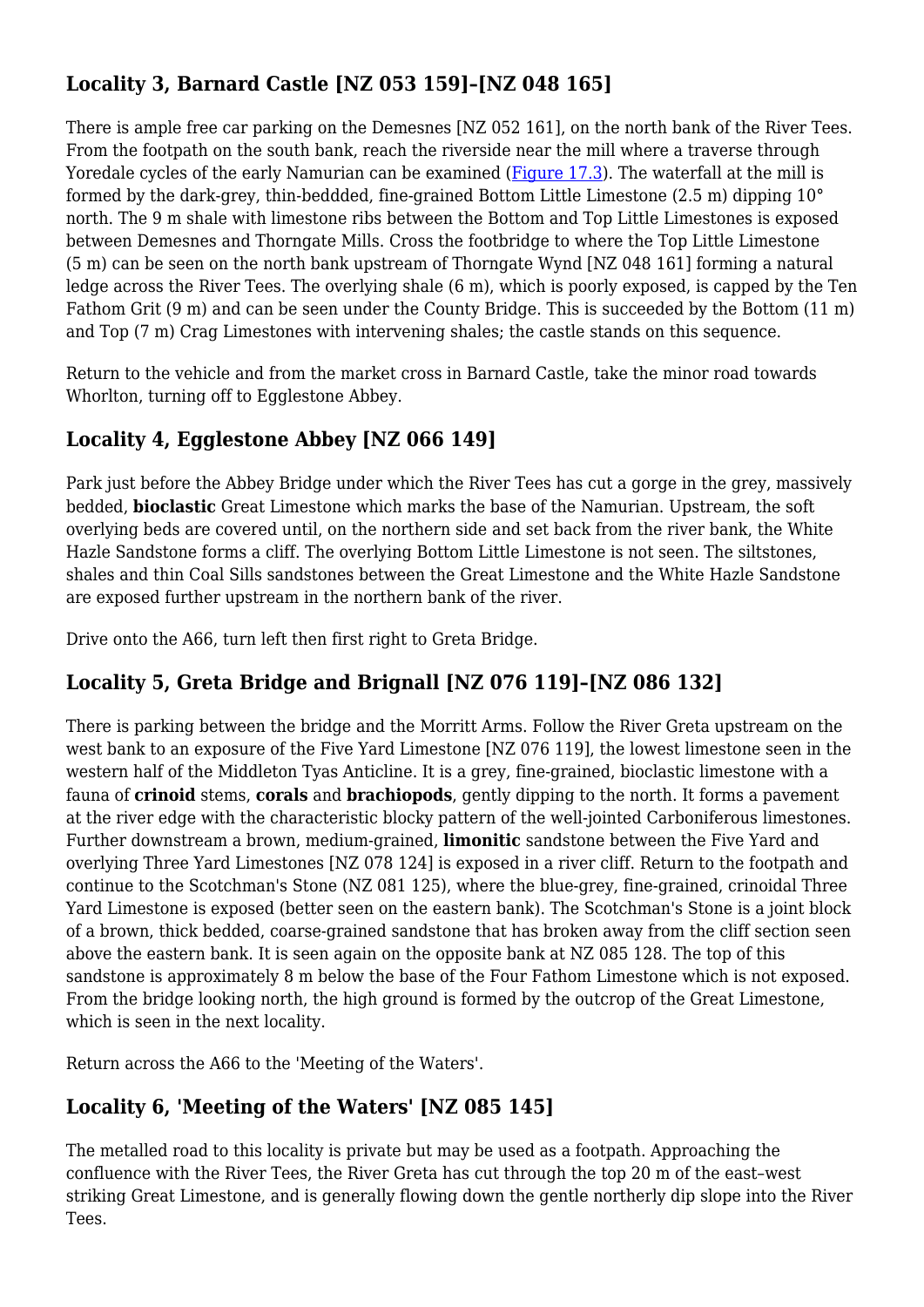Return to the A66, turn left and take the first left to Whorlton.

# **Locality 7, Whorlton Lido [NZ 108 145]–[NZ 113 145]**

This is private property and a charge is made during the summer months for use of facilities and parking. However, there is a right of way through the property following the River Tees downstream to Wycliffe. Here the Tees flows over two small waterfalls formed by the resistant dark grey bioclastic Top Little Limestone. This 4 m thick unit dips 6° north, and is made up of three limestones, separated by grey shales that contain brachiopods. Overlying the Top Little Limestone are beds of fossiliferous shale and sandstone, which can be seen in the north bank and in Whorlton Beck. Continue through Whorlton and take the A67 to Winston

### **Locality 8, Winston Bridge [NZ 138 158]–[NZ 143 163]**

There is ample car parking by the roadside, on each side of the bridge. Take the footpath upstream on the south side to the river bank, then continue upstream with care along the water's edge to a small waterfall, formed by the 10 m thick, grey, fine-grained, thin bedded Knucton Shell Bed Limestone. This unit is full of well preserved brachiopods, principally *Spirifer.* Turn back towards the bridge to work up the easterly dipping succession. Note 5 m of fossiliferous shales with fine-grained sandstone ribs overlying the shell bed, succeeded by 6 m of medium-grained ferruginous sandstone. This sandstone dips into the river under the bridge, and with care can be viewed on the north bank upstream of the bridge. Above the path between the road and the southern river bank just downstream of the bridge, it is possible with care to view the overlying grey, fine to mediumgrained, Rookhope Shell Bed Limestone. There is a brachiopod-rich block of the limestone beside the footpath.

Continue east on the A67 to a lay-by on the right at Gainford Spa.

# **Locality 9, Gainford Spa [NZ 162 173]**

From the lay-by, take the footpath to the river. Adjacent to the spa is an exposure of yellow to brown-weathered, medium-grained, laminated Namurian sandstone, with abundant carbonaceous laminae at the base. The upper unit truncates the underlying unit, approximately 1 m above the footpath. This sandstone lies between the Lower and Upper Felltop Limestone and directly above the Yoredale Coal.

Continue east on the A67 to Piercebridge.

### **Locality 10, Piercebridge [NZ 2100 1545]**

Park in the village (can be difficult) and walk to a gap in the wall at the southwest end of the bridge. Through the gap, take the slippery steep 'path' to the riverside and walk c.70 m upstream to a vertical cliff. The gently dipping rock exposed here is near the base of the late Permian Raisby Formation and just above the unconformity on the Carboniferous. The unconformity crops out to the west but is unexposed. The Raisby Formation comprises buff slightly **calcitic** dolostone that is mainly vaguely thin-to medium-bedded but is divided into 1–1.5 m major units by notch-forming thin beds of brown leathery clay. The rock is very finely crystalline and microporous and much of it has been fragmented by internal mineralogical changes ('**autobrecciation'**). Poorly-preserved moulds of brachiopods, **bivalves**, **ostracodes** and **foraminifera** are present in some beds.

Continue east on the A67 to High Coniscliffe.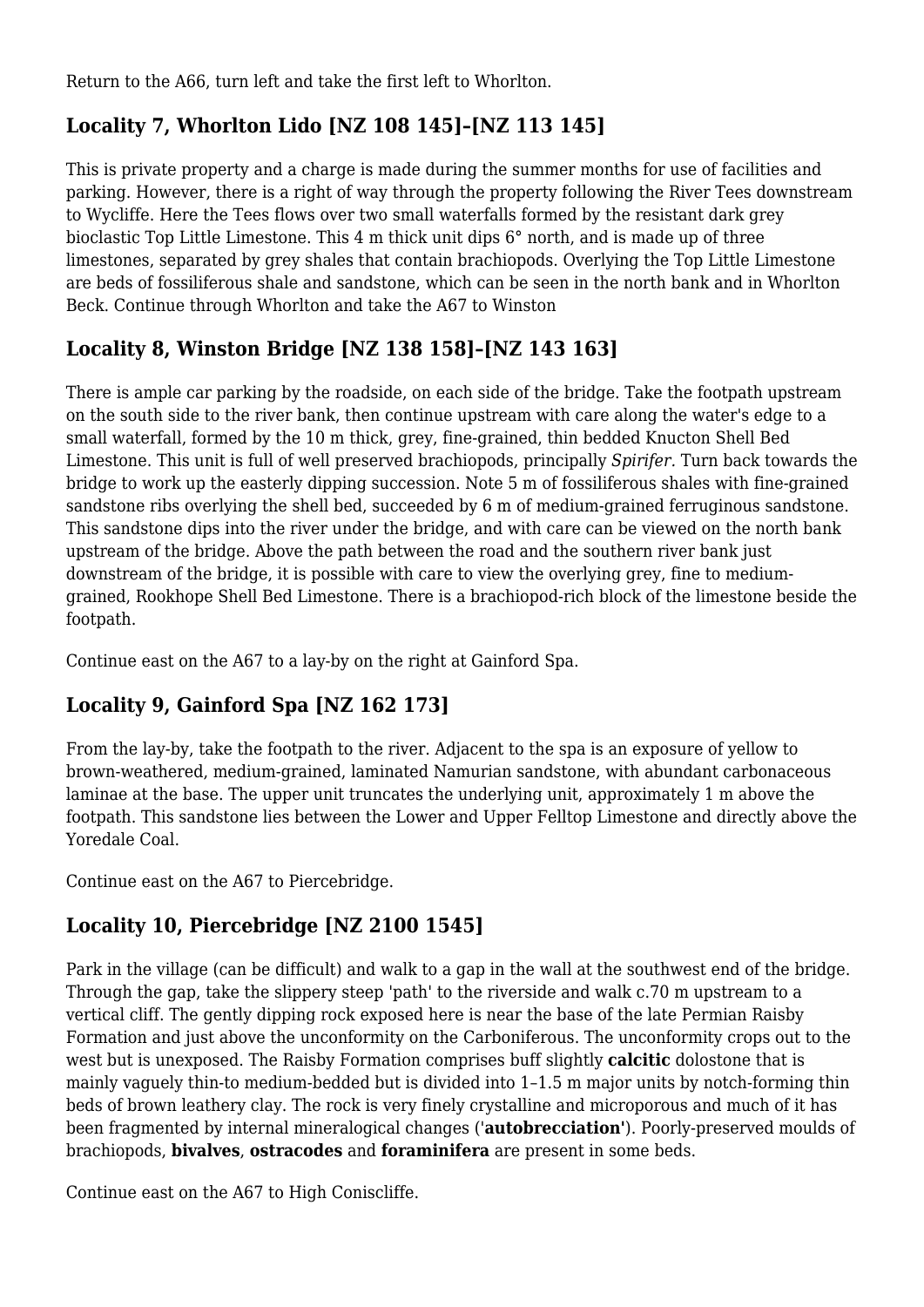# **Locality 11, old quarry at High Coniscliffe [NZ 2251 1525]**

There is limited parking at the entry gate [NZ 2253 1530] on the A67 near the church. The enigmatic section in the main face is in lagoonal beds of the Ford Formation and comprises two rock units that meet at a sharp sub-horizontal very uneven surface (relief c.2 m). The lower unit (up to 3.5 m thick) is of soft, porous, finely oolitic buff dolostone in regular beds mainly 0.1–0.3 m thick, of which some are planar cross-bedded; the upper unit (up to 5 m) is generally massive finely crystalline pale grey hard limestone that bears faint hints of bedding (and ?cross-bedding) in a few patches. The massive unit has a reef-like appearance and it may be a lagoonal patch-reef, but samples of it have so far failed to reveal a diagnostic reef fauna. The limestone may be secondary ('dedolomite) and produced by the reaction between former dolostone and groundwater rich in dissolved calcium sulphate. Dome-shaped structures up to about 1.2 m across in a minor north face could be **algal**.

# **[Glossary](http://earthwise.bgs.ac.uk/index.php/Northumbrian_rocks_and_landscape:_a_field_guide#Glossary)**

# **[Bibliography](http://earthwise.bgs.ac.uk/index.php/Northumbrian_rocks_and_landscape:_a_field_guide#Bibliography)**

### At all times follow: [Countryside code](https://www.gov.uk/government/publications/the-countryside-code) and [Code of conduct for geological](https://www.scottishgeology.com/where-to-go/geological-fieldwork-code/) [field work](https://www.scottishgeology.com/where-to-go/geological-fieldwork-code/)

#### Retrieved from

'[http://earthwise.bgs.ac.uk/index.php?title=Carboniferous\\_and\\_Permian\\_rocks\\_in\\_southern\\_County\\_](http://earthwise.bgs.ac.uk/index.php?title=Carboniferous_and_Permian_rocks_in_southern_County_Durham_-_an_excursion&oldid=45670) Durham - an excursion&oldid=45670' [Categories:](http://earthwise.bgs.ac.uk/index.php/Special:Categories)

- [Northumbrian rocks and landscape: a field guide](http://earthwise.bgs.ac.uk/index.php/Category:Northumbrian_rocks_and_landscape:_a_field_guide)
- [7. Northern England](http://earthwise.bgs.ac.uk/index.php/Category:7._Northern_England)

# **Navigation menu**

### **Personal tools**

- Not logged in
- [Talk](http://earthwise.bgs.ac.uk/index.php/Special:MyTalk)
- [Contributions](http://earthwise.bgs.ac.uk/index.php/Special:MyContributions)
- [Log in](http://earthwise.bgs.ac.uk/index.php?title=Special:UserLogin&returnto=Carboniferous+and+Permian+rocks+in+southern+County+Durham+-+an+excursion&returntoquery=action%3Dmpdf)
- [Request account](http://earthwise.bgs.ac.uk/index.php/Special:RequestAccount)

#### **Namespaces**

- [Page](http://earthwise.bgs.ac.uk/index.php/Carboniferous_and_Permian_rocks_in_southern_County_Durham_-_an_excursion)
- [Discussion](http://earthwise.bgs.ac.uk/index.php?title=Talk:Carboniferous_and_Permian_rocks_in_southern_County_Durham_-_an_excursion&action=edit&redlink=1)

 $\Box$ 

**Variants**